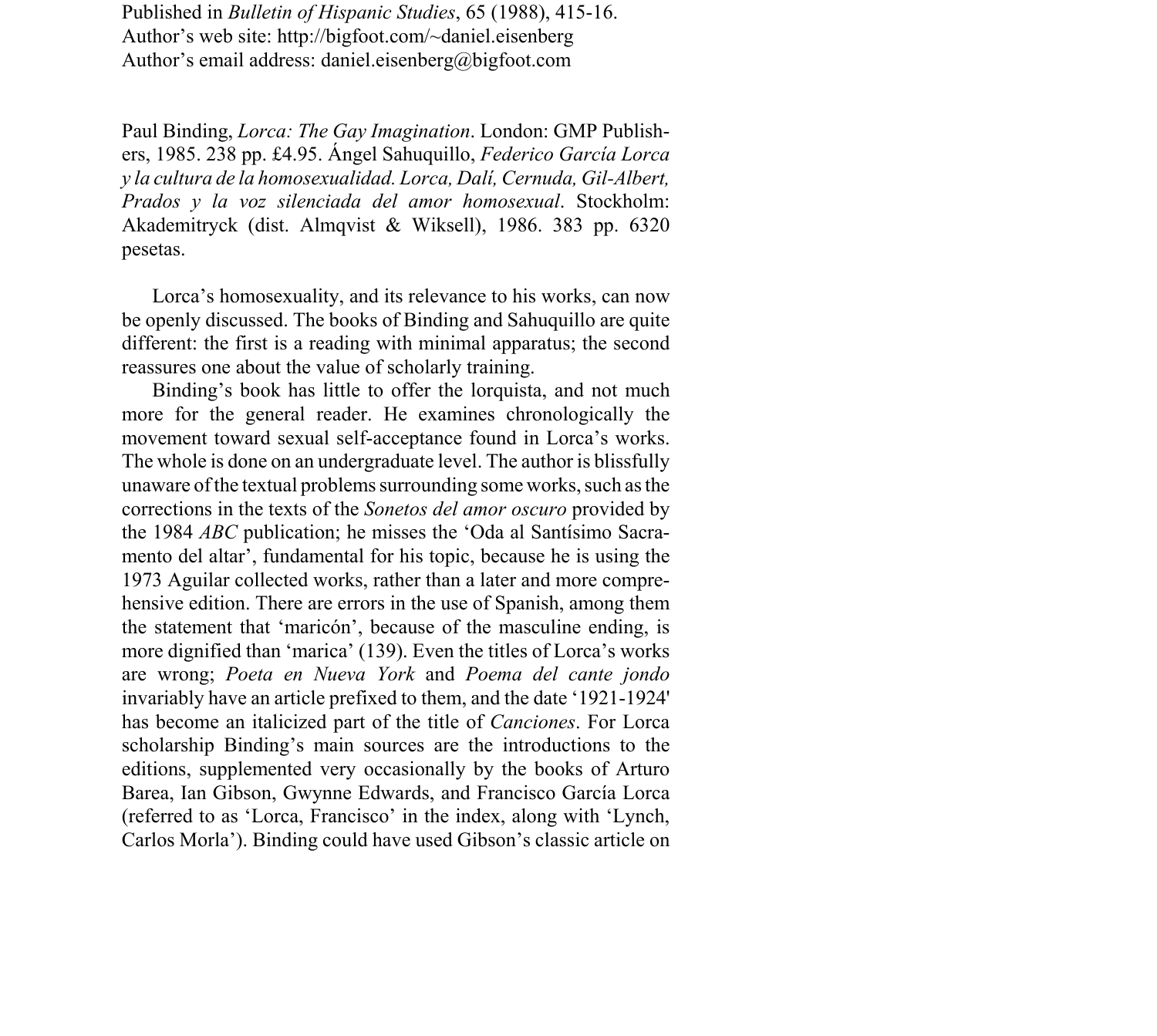sexual disharmony in *Libro de poemas* (*BHS*, 46, 1969, 21-38); the published comments of various of Lorca's friends on the topic, the most extensive of which is Martínez Nadal's discussion, in his *Cuatro ensayos*, of homosexual life in Spain in the early 30's and Lorca's lover Emilio Aladrén; and Gil de Biedma's discussion of homosexuality and the generation of 1927 (in *El homosexual ante la sociedad enferma*, Barcelona: Tusquets, 1978). Binding does not know the constraints on the introductions to the editions, which in some cases are outdated as well, and we thus find him fighting battles already won, campaigning, say, against the folkloric image of Lorca. Readings are simplistic and literal: in 'Preciosa y el aire' Lorca 'enters the mind of a Gypsy girl terrified by the wind'  $(59)$ ; in the 'Ruina romana' scene of *El público*, which Binding knows only under the misprinted title 'Reina romana', we see Lorca's 'Platonist preoccupation with transformation $^{\prime}$  (155).

The relationship of Lorca's homosexuality to his family, his religious beliefs, his experiences with women, and his assassination is either ignored or disavowed. Such a central and delicate topic as pederasty, which appears explicitly in *El p˙blico* and less explicitly elsewhere, is avoided altogether. Rather we have gratuitous references to the legitimacy of sado-masochism (139, 159). In short, Binding tries to make Lorca into a forerunner of American gay culture of the '70s, and Lorca is much more than that.

Sahuquillo's study is deeper, more focused, and far more rigorous. As a prior step to understanding of the authors' works, he begins with a defense of the value of biographical and cultural information in literary interpretation. 'Nuestra tesis es que, aunque Lorca haya escrito los textos que se analizarán, muchos de los sentimientos y situaciones que aparecen en ellos, al igual que ciertos símbolos, ... pueden encontrarse dentro de lo que llamamos cultura de la homosexualidad, y que son un producto y un reflejo de las condiciones en que los homosexuales se han visto obligados a vivir. Sostenemos que el estudio de la realidad social es una base obvia para este tipo de investigación literaria<sup> $(21)$ </sup>.

A lengthy preface and the first two chapters constitute a history and critique of the reception of the authors in question, showing